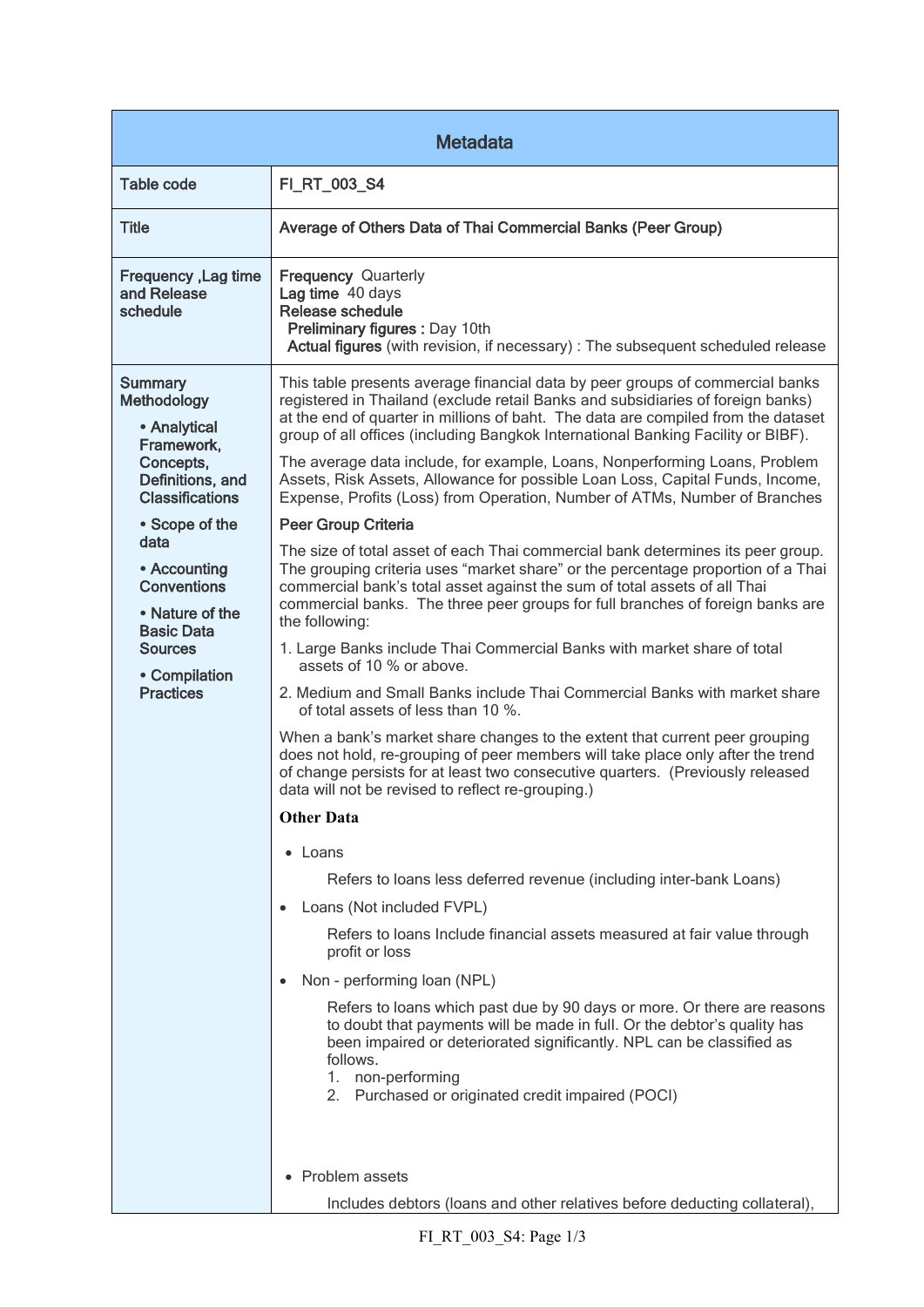|                      | securities, and others. The problem assets can be classified as same as<br>loan                                                                                                                                                                                                                                                                  |
|----------------------|--------------------------------------------------------------------------------------------------------------------------------------------------------------------------------------------------------------------------------------------------------------------------------------------------------------------------------------------------|
|                      | • Assets plus allowance                                                                                                                                                                                                                                                                                                                          |
|                      | Refers to total assets (inclusive of customers' liabilities under<br>acceptances and other businesses) before deducting allowances (e.g.<br>allowance for possible loan loss, revaluation, impairment of assets,<br>frauds, etc.)                                                                                                                |
|                      | • Average net assets                                                                                                                                                                                                                                                                                                                             |
|                      | Averaged month-end outstanding assets over the period from the<br>beginning of the year. The pertaining assets are total assets after<br>deducting allowances (e.g. allowance for possible loan loss, revaluation,<br>impairment of assets, frauds, etc.), and after deducting customers'<br>liabilities under acceptances and other businesses. |
|                      | • Actual allowance                                                                                                                                                                                                                                                                                                                               |
|                      | Refers to existing allowances                                                                                                                                                                                                                                                                                                                    |
|                      | • Tier 1 Capital                                                                                                                                                                                                                                                                                                                                 |
|                      | Comprises paid-up capital, warrants, premium (discount) on share (net),<br>statutory reserve, reserve appropriated from net profit, Net profit after<br>appropriation, and others.                                                                                                                                                               |
|                      | • Capital funds                                                                                                                                                                                                                                                                                                                                  |
|                      | Equal Tier 1 capital plus Tier 2 capital                                                                                                                                                                                                                                                                                                         |
|                      | • Risk assets                                                                                                                                                                                                                                                                                                                                    |
|                      | Equal assets (including customers' liabilities under acceptances)<br>multiplied by "Credit Conversion Factor" (CCF) as prescribed by the<br>Bank of Thailand.                                                                                                                                                                                    |
|                      | • Off-balance-sheet transactions                                                                                                                                                                                                                                                                                                                 |
|                      | Comprise outstanding amount of<br>o Aval and Loan guarantee<br>o Contingent liability under undue import bills<br>o Commercial papers sold with recourse<br>$\circ$ Letter of credit<br>○ Derivatives<br>$\circ$ Others                                                                                                                          |
|                      | Total income                                                                                                                                                                                                                                                                                                                                     |
|                      | Includes interest income, dividend, and non-interest income                                                                                                                                                                                                                                                                                      |
|                      | Total expenses                                                                                                                                                                                                                                                                                                                                   |
|                      | Include interest expenses and operating (non-interest) expenses                                                                                                                                                                                                                                                                                  |
|                      | Profit (loss) from operation                                                                                                                                                                                                                                                                                                                     |
|                      | Equals Total income minus Total expenses                                                                                                                                                                                                                                                                                                         |
|                      | Number of Automated Machines: ATMs/CDMs (Units)                                                                                                                                                                                                                                                                                                  |
|                      | Number of Bank Branches and Service Points<br>(Bank Branches including Banking Agents Abroad except Representative<br>Office)                                                                                                                                                                                                                    |
| Source of data       | Thai Commercial Banks but excluding Subsidiaries of Foreign Banks                                                                                                                                                                                                                                                                                |
| <b>Accessibility</b> | (https://www.bot.or.th/App/BTWS_STAT/statistics/BOTWEBSTAT.aspx?reportID=965&language=eng)                                                                                                                                                                                                                                                       |